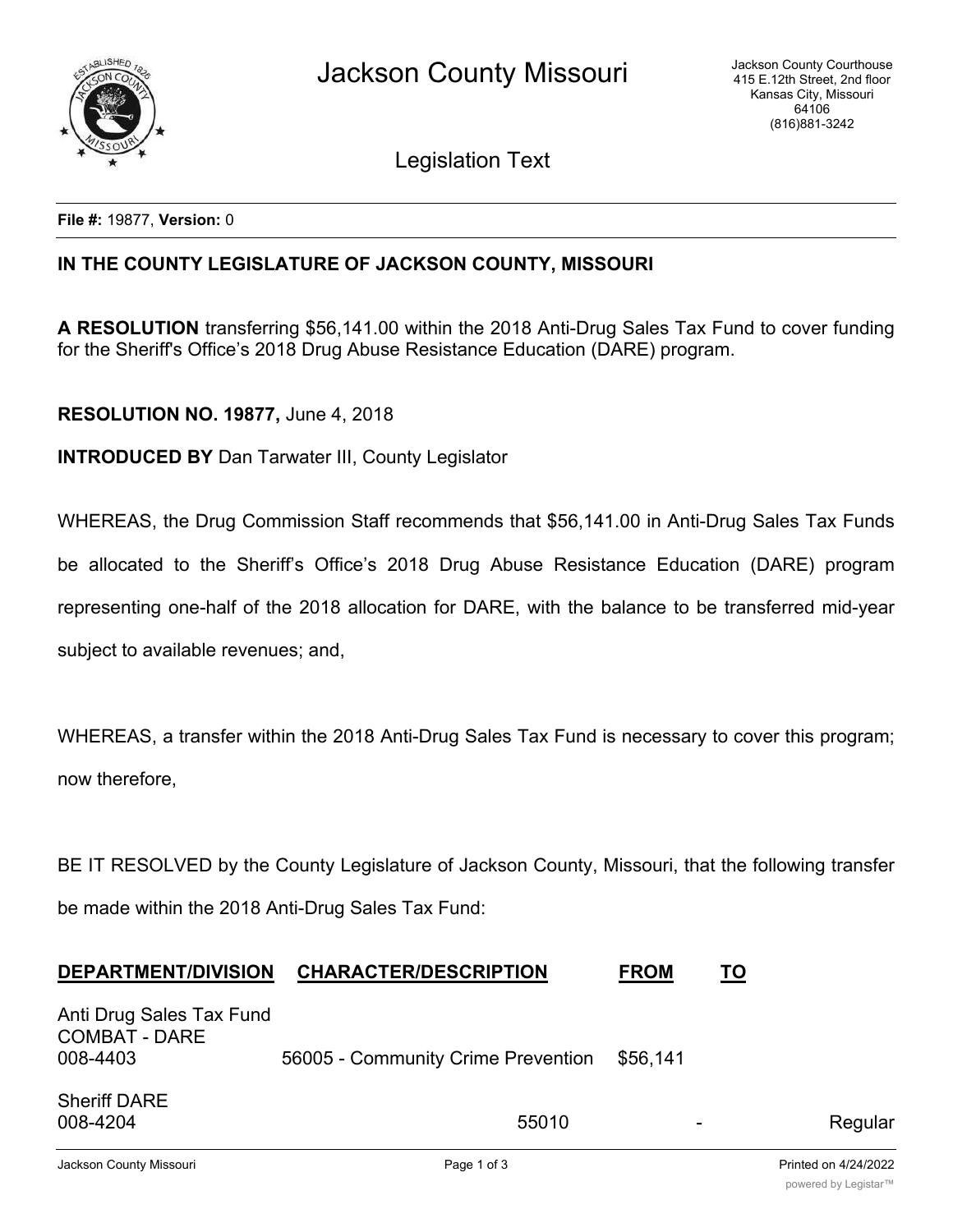|          |       | <b>Salaries</b>        |
|----------|-------|------------------------|
|          |       | \$40,769               |
| 008-4204 | 55040 | <b>FICA</b>            |
|          |       | \$                     |
|          |       | 3,119                  |
| 008-4204 | 55050 | Pension                |
|          |       | \$                     |
|          |       | 5,802                  |
| 008-4204 | 55060 | Insurance              |
|          |       | <b>Benefits</b>        |
|          |       | \$4,481                |
| 008-4204 |       | 55070                  |
|          |       | Unemployment Insurance |
|          |       | \$<br>204              |
| 008-4204 | 55110 | Workmen's              |
|          |       | Compensation           |
|          |       | 653<br>\$              |
| 008-4204 | 55150 | Term<br>Long           |
|          |       | <b>Disability</b>      |
|          |       | \$<br>204              |
| 008-4204 | 57190 | Wearing                |
|          |       | Apparel                |
|          |       | \$<br>909              |
|          |       |                        |

..Enacted and Approved

Effective Date: This Resolution shall be effective immediately upon its passage by a majority of the Legislature.

APPROVED AS TO FORM:

Chief Deputy County Counselor Chief Deputy County County County County Counselor

Certificate of Passage

I hereby certify that the attached resolution, Resolution No. 19877 of June 4, 2018, was duly passed on June 11, 2018 by the Jackson County Legislature. The votes thereon were as follows:

 $\overline{\phantom{a}}$  , and the contribution of the contribution of the contribution of the contribution of the contribution of the contribution of the contribution of the contribution of the contribution of the contribution of the

| Yeas       |  | Nays   |   |
|------------|--|--------|---|
|            |  |        |   |
| Abstaining |  | Absent | 0 |
|            |  |        |   |